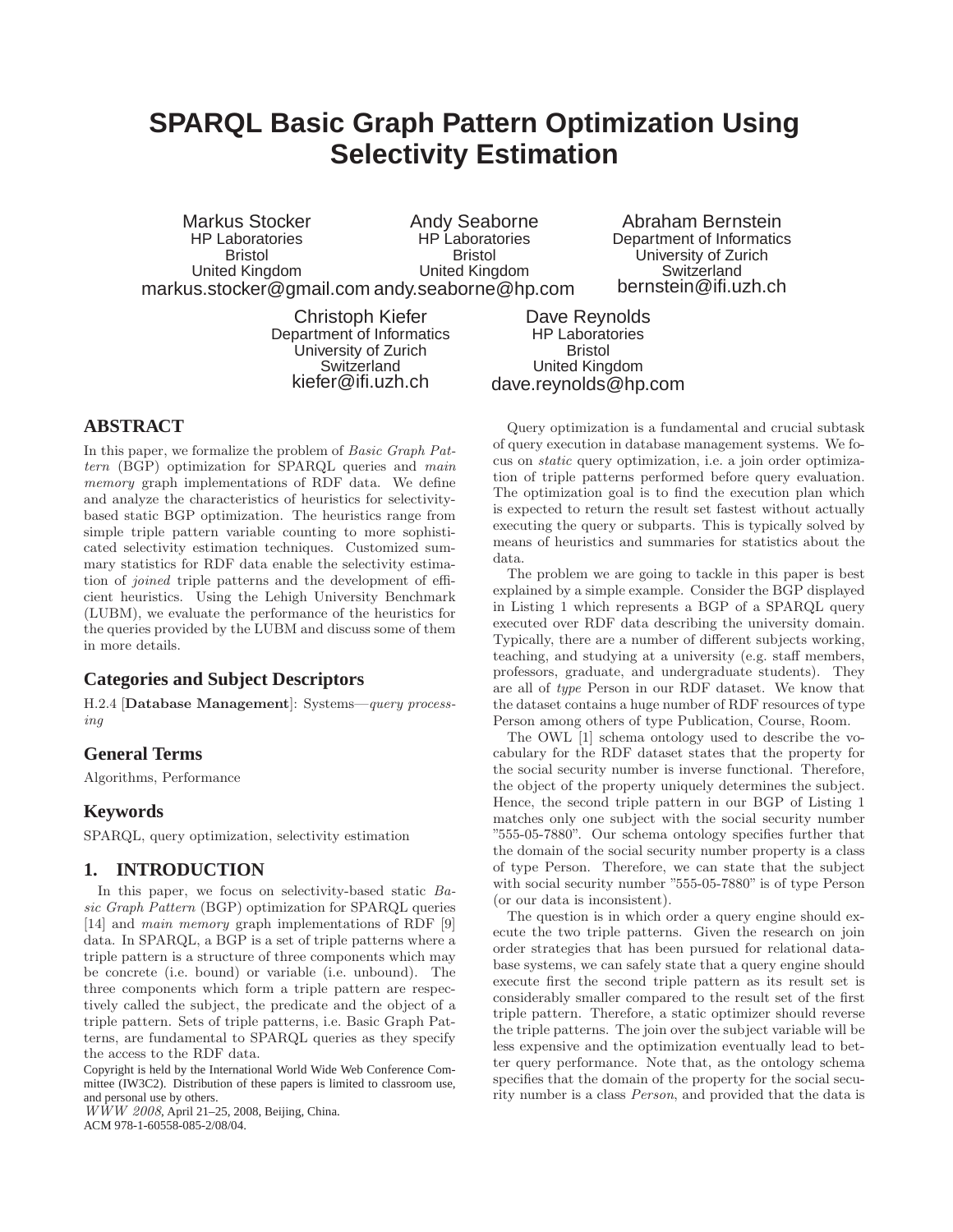| Listing 1: Example BGP |                                             |  |  |  |
|------------------------|---------------------------------------------|--|--|--|
|                        | ?x rdf:type uv:Person.                      |  |  |  |
|                        | ?x uv:hasSocialSecurityNumber "555-05-7880" |  |  |  |

consistent, a static optimizer may even drop the first triple pattern as, in our example, a subject with a social security number has to be of type Person.

The main contributions of this paper are (1) a framework for static optimization of Basic Graph Patterns, (2) a set of heuristics for the selectivity estimation of joined triple patterns, (3) a proposal for summary statistics of RDF data to support heuristics in their selectivity estimation, and (4), a query performance evaluation for the heuristics that underlines the importance of query optimization for RDF query engines.

The focus in our work is on main memory graph implementations of RDF data (i.e. in-memory models). Currently most RDF toolkits support both in-memory and on-disk models. Relational database management systems (RDBMS) are commonly used as persistent triple stores for on-disk models. Because of the fundamentally different architectures of in-memory and on-disk models, the considerations regarding query optimization are very different. Whereas query engines for in-memory models are native and, thus, require native optimization techniques, for triple stores with RDBMS back-end, SPARQL queries are translated into SQL queries which are optimized by the RDBMS. It is not our goal in this paper to analyze optimization techniques for on-disk models and, hence, we are not going to compare inmemory and on-disk models. Furthermore, we focus on the evaluation of the presented optimization techniques without comparing the figures with the performance of alternative implementations. A comparison of implementations requires a comprehensive study that goes beyond the scope of this paper. In fact, the query performance of query engines is not just affected by static query optimization techniques but, for instance, also by the design of index structures or the accuracy of statistical information. Finally, our focus is on static query optimization techniques. Hence, we do not discuss optimal index structures for RDF triple stores, neither in-memory nor on-disk, as this too is a research topic that goes beyond the scope of this paper.

Our focus on main memory graph implementations, i.e. inmemory models, has an important limitation: scaling. Indeed, the few gigabytes of main memory clearly limit the size of RDF data which may be processed in main memory. Therefore, we might question the relevance of studying optimization techniques for RDF in-memory models. We argue, that in-memory models are important for a number of reasons. First, optimized queries on in-memory models run much faster than on-disk. Second, 64-bit architectures pose virtually no more limits to the theoretical amount of main memory in computers. Third, in a cluster, distributed in-memory models could be used for parallel query evaluation. Finally, optimization techniques and customized summary statistics of RDF data are important for native RDF persistent stores as they do not rely on relational database technology and, hence, require a native optimizer.

We believe, native optimization techniques and optimized summary statistics of RDF data are a key requirement for efficient SPARQL query evaluation on the Semantic Web.

The paper is organized as follows. In Section 2, we succinctly discuss related work and set our work in context. In Section 3, we present the theoretical background, the architecture, and the proposed heuristics implemented for the Jena ARQ [5] optimizer. In Section 4, we discuss our approach for summary statistics of RDF data, i.e. meta information about RDF data used for selectivity estimation of joined triple patterns. Section 5 describes our approach for selectivity estimation of (joined) triple patterns. Finally, in Section 6, we present the query performance evaluation we conducted for the optimizer and the proposed heuristics. We close the paper with future work and limitations.

# **2. RELATED WORK**

The execution time of queries is heavily influenced by the number of joins necessary to find the results of the query. Therefore, the goal of query optimization is (among other things) to reduce the number of joins required to evaluate a query. Such optimizations typically focus on histogrambased selectivity estimation of query conditions.

Piatetsky et al. introduce in [12] the concept of selectivity estimation of a condition. In [15] Selinger et al. present the System R optimizer, a dynamic programming algorithm for the optimization of joins. Likewise, POSTGRES [17] implements an exhaustive search optimization algorithm. In contrast, INGRES [18] introduced an optimization technique based on query decomposition. Estimation of conditions are often supported by histogram distributions of attribute values [10]. More recently, developments in deductive and object oriented database technology showed the need for more cost-effective optimization techniques [16] as the traditional techniques work well for queries with only a few relations to join. Steinbrunn et al. summarizes and analyzes in [16] randomized algorithms for the problem of query optimization where the overall goal is to search the solution space for the global minima moving randomly between connected solutions according to certain rules. Further, the authors describe deterministic, genetic and hybrid algorithms as techniques for the problem of cost-effective query optimization. PostgreSQL is and example of an open source databases system experimenting with genetic algorithms for query optimization.<sup>1</sup>

Related to the Semantic Web, Pérez et al. analyze in  $[11]$ the semantics and complexity of SPARQL. Harth et al. [7] investigate the usage of optimized index structures for RDF. The authors argue that common RDF infrastructures do not support specialized RDF index structures. The index proposed by the authors supports partial keys and allows selectivity computation for single triple patterns. Hartig  $et$ al. [8] present a SPARQL query graph model (SQGM) which supports all phases of query processing, especially query optimization. The authors refer to a discussion on the Jena mailing list which showed that a simple rearrangement of a SPARQL query leads to an improvement of factor  $220.<sup>2</sup>$ 

The concepts and ideas presented in this paper are inspired by and rely on some previous, unpublished, own work.

<sup>1</sup>http://www.postgresql.org/docs/8.2/static/geqo.html <sup>2</sup>http://tech.groups.yahoo.com/group/jena $dev/message/21436$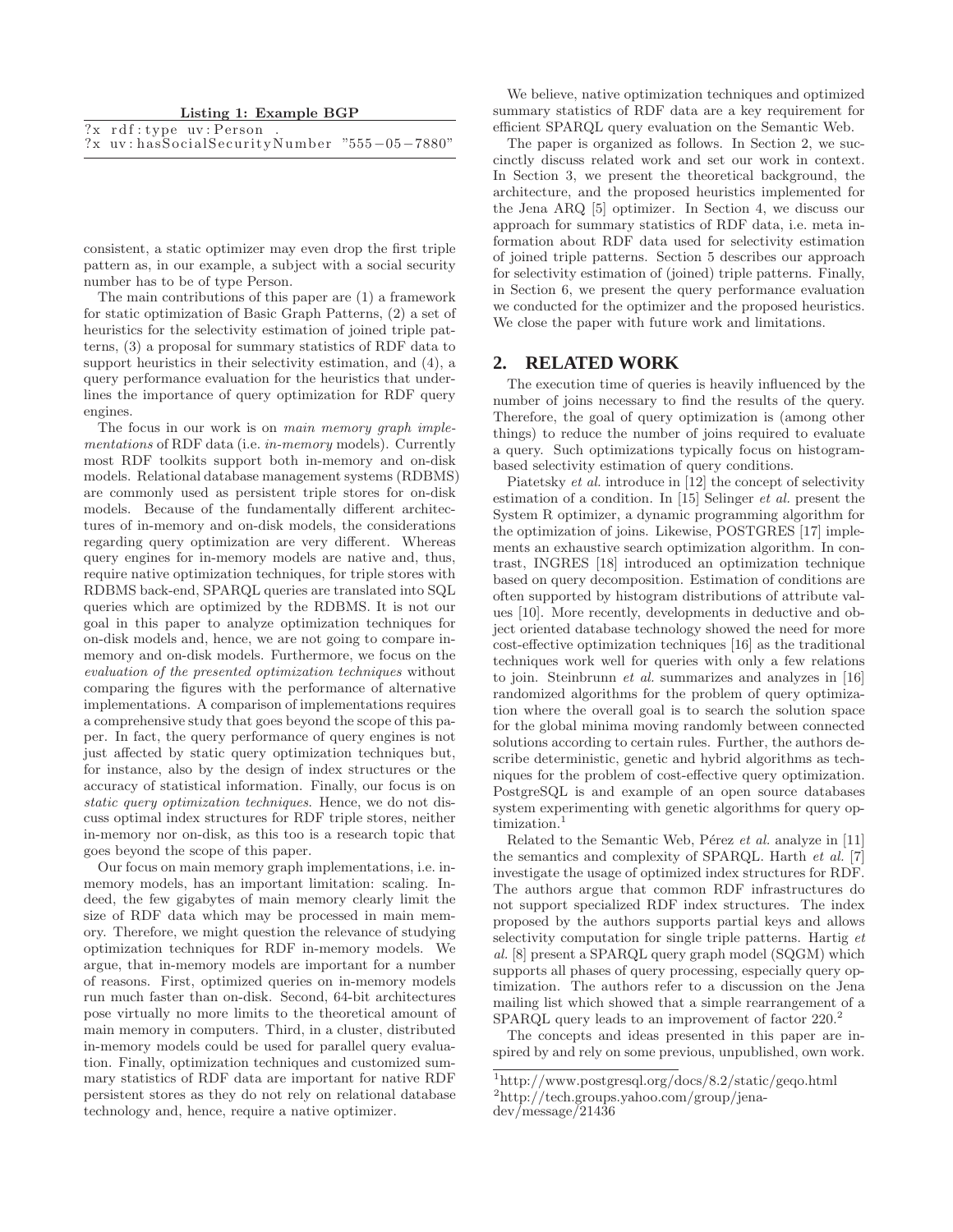Listing 2: BGP of the LUBM Query 2

- $\frac{1}{2}$   $\frac{7X \text{ rdf}: \text{type}}{7Y \text{ rdf}: \text{type}}$  when University
- $?Y$  rdf: type ub: University
- 3 ?Z rdf: type ub: Department . <br>3 ?X ub: memberOf ?Z .
- ?X ub:memberOf ?Z
- 5 ?Z ub: subOrganizationOf ?Y.
- ?X ub: undergraduateDegreeFrom ?Y .



Figure 1: Undirected connected graph  $g_1 \in \mathcal{G}$ 

In [4, 3] the authors describe the fundamental techniques which are further extended in this paper.

# **3. THE OPTIMIZER**

In this section, we first discuss the preliminaries and formalize the theory underlying the optimizer and the heuristics. Second, we present the architecture of the optimizer and we describe its components. Finally, we discuss the heuristics used for selectivity estimation of graph patterns.

#### **3.1 Preliminaries**

For a better understanding, we develop the theory by means of the example BGP displayed in Listing 2 (i.e. the WHERE clause of the Lehigh University Benchmark (LUBM) [6] Query 2).

Given a BGP, B, we define B to be a graph G as a set  $\mathcal G$ of undirected connected graphs. The elements  $g \in \mathcal{G}$  are the components of G. For each pair  $(g_i, g_j) \in \mathcal{G}$ ,  $g_i$  and  $g_j$  are disconnected. Note that the elements  $g \in \mathcal{G}$  have different semantics than RDF graphs, i.e. the nodes of  $g \in \mathcal{G}$  are triple patterns.

A graph  $g \in \mathcal{G}$  is represented as an ordered pair  $g :=$  $(N, \mathcal{E})$ , where N is an unordered set of distinct triple patterns (i.e. the nodes of g) and  $\mathcal E$  is an unordered set of distinct triple pattern *pairs* (i.e. the edges of  $q$ ).

A triple pattern pair shares at least one bound or unbound component. The subject, predicate, and object are the components of a triple (pattern) [9]. In this paper, we refer to triple pattern pairs as joined triple patterns. Hence, two triple patterns with a shared variable are joined as well as two triple pattern with, for instance, the same subject URI.

In Figure 1, we display the undirected connected graph  $g_1 \in \mathcal{G}$  for the BGP in Listing 2. As the BGP triple patterns in Listing 2 are (transitively) joined, the graph  $G$  has only one component, thus  $\mathcal G$  contains only the connected graph  $g_1$ . Note, that the numbers used for the nodes of  $g_1$  in Figure 1 correspond to the numbers of the triple patterns of the BGP in Listing 2. Further, note that, for the sake of simplicity, in Figure 1 (and generally in our working example) we consider only joins defined by unbound components (i.e. variables). This is a specialization of the more general case described



Figure 2: DAG  $d_q$  for Listing 2 with highlighted nodes with only outgoing directed edges

in this section as, in our example, we do not consider bound components shared by two triple patterns, e.g. the bound rdf:type predicate.

For a BGP B the execution order of pairwise disconnected graphs  $(g_i, g_j) \in \mathcal{G}$  does not affect query performance as the overall result set corresponds to the Cartesian product of the result sets for  $g_i$  and  $g_j$ . Therefore, we can reduce the optimization problem for  $B$  to the optimization of each  $g \in \mathcal{G}$ . In the following, we focus on the optimization of connected graphs  $q \in \mathcal{G}$ .

Definition 1. The size N of  $g \in \mathcal{G}$  is the number of nodes of  $g$ , i.e. the number of triple patterns in  $g$ .

Definition 2. An execution plan  $p_g$  for  $g \in \mathcal{G}$  is a well defined order for the nodes of g.

Definition 3. The set  $\mathcal{P}_g$  is the execution plan space of  $g \in \mathcal{G}$ . An execution plan  $p_g \in \mathcal{P}_g$  is an element of the space. The size of  $P_g$  is the total number of execution plans for  $g \in \mathcal{G}$ .

Given the size N of  $g \in \mathcal{G}$ , the size of  $\mathcal{P}_g$  is N! (on single processor machines).<sup>3</sup> Therefore, the expanded execution plan space  $\mathcal{P}_g$  is potentially huge even for a simple BGP with only a few triple patterns.

An execution plan  $p_B$  for a BGP B is an unordered set,  $Q$ , whose elements are execution plans  $p_g$ . The size of  $Q$ equals the size of  $\mathcal{G}$ , i.e. every connected graph  $g \in \mathcal{G}$  has an associated execution plan  $p_g \in \mathcal{P}_g$  which is an element of  $\mathcal{Q}$ .

An execution plan  $p_g \in \mathcal{P}_g$  can be represented as a directed acyclic graph (DAG). We define  $\mathcal{D}_g$  as the set of directed acyclic graphs for the execution plans in  $\mathcal{P}_g$ . Each DAG  $d_q \in \mathcal{D}_q$  represents one or more execution plans  $p_q$  of an undirected connected graph  $q \in \mathcal{G}$ . In Figure 2 we show the DAG corresponding to the execution plan  $p_q$  which executes the BGP of Listing 2 top-down, i.e. the triple patterns are evaluated in the same order as they are listed in Listing 2. For any two nodes  $(i, j) \in d_g$ , there is a directed path between  $i$  and  $j$ , if (1) the triple patterns corresponding to  $i$  and  $j$  are (transitively) joined and (2)  $i$  is executed first in the execution plan. There is a clear relationship between the set  $\mathcal{P}_g$  of execution plans  $p_g$  and the set  $\mathcal{D}_g$  of directed acyclic graphs  $d_g$ . More formally, we can state the following function  $f : p_g \to d_g$  that is injective and not surjective. Thus, an execution plan  $p<sub>g</sub>$  can be mapped uniquely to a DAG  $d_g$ , whereas a DAG  $d_g$  is an abstraction for one or

 $3$ There are  $N!$  plans for  $N$  triple patterns when considered to be executed linearly. On truly parallel systems, we have the option to execute patterns in parallel and so there are at least N! plans.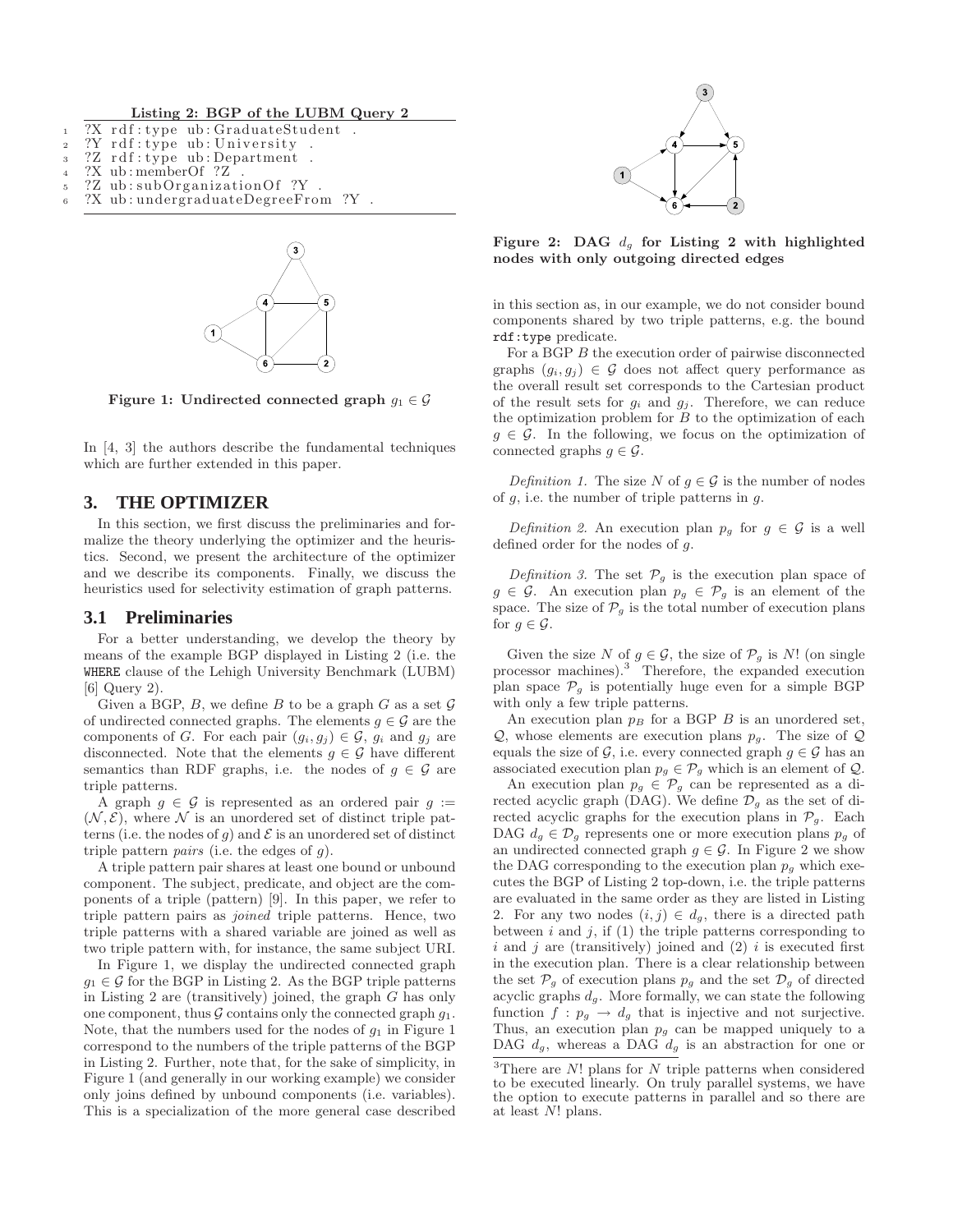more execution plans  $p_q$ . For instance, the execution plan which executes the triple patterns of the BGP in Listing 2 top-down, i.e. the sequence  $(1, 2, 3, 4, 5, 6)$  of triple patterns, is uniquely mapped to the DAG displayed in Figure 2. However, the DAG in Figure 2 is also an abstraction for the execution plan expressed by the sequence  $(2, 3, 1, 4, 5, 6)$ of triple patterns. The size of  $\mathcal{D}_g$  is, hence, generally not equal to the size of  $\mathcal{P}_g$ .

# **3.2 The Architecture**

In this section, we present the architecture of the optimizer implemented in ARQ. The optimizer consists of three main components: (1) the BGP abstraction, (2) the core optimization algorithm, and (3) the extensible pool of selectivity estimation heuristics.

The selectivity estimation of graph patterns is fundamental for the optimization of basic graph patterns. According to [12], the selectivity of a condition is the fraction of tuples satisfying the condition. In our domain, the selectivity of a (joined) triple pattern is the fraction of triples matching the pattern. For a typical dice, the selectivity of even numbers is 0.5. Refer to Section 5 for a detailed discussion about RDF selectivity estimation for our purpose of BGP optimization.

BGP Abstraction. As discussed in Section 3.1, we abstract a BGP as an undirected graph B which is characterized by the connected components  $q \in \mathcal{G}$ , where each q is an ordered pair  $q = (\mathcal{N}, \mathcal{E})$  consisting of a set N of triple patterns (i.e. the nodes of g) and a set  $\mathcal E$  of triple pattern pairs (i.e. joined triple patterns/edges of  $g$ ). The connected graph  $g \in \mathcal{G}$  represents a subset of (transitively) joined triple patterns of B. In the following we describe the algorithm for the optimization of  $g = (\mathcal{N}, \mathcal{E})$ .

Based on the BGP abstraction for  $g \in \mathcal{G}$ , we perform a variation of the deterministic minimum selectivity approach [16] to identify the execution plan  $p<sub>g</sub>$  which is optimal according to the algorithm and the selectivity estimations. The optimization algorithm constructs a solution in a deterministic manner applying a heuristic search. Eventually, the algorithm identifies an order for the elements of the set  $\mathcal N$  (i.e. triple patterns). Note that this is not a total order on  $N$ . The triple patterns in the resulting execution plan are not necessarily ranked by estimated selectivity.

Optimization Algorithm. In Algorithm 1, we provide the pseudo-code for the core optimization algorithm. The algorithm first selects the edge with minimum estimated selectivity from  $q = (\mathcal{N}, \mathcal{E})$ . The corresponding nodes are marked as visited and added to the final execution plan  $p_q$ ordered by estimated selectivity, i.e. the more selective node is added first to the execution plan. After selecting the first edge  $e \in \mathcal{E}$ , the core optimization algorithm iteratively selects the edge which satisfies the two properties (1) minimum estimated selectivity and (2) visited node. With each iteration a new node is added to the final execution plan.

The property of minimum estimated selectivity is motivated in the deterministic minimum selectivity optimization approach according to which good solutions are generally characterized by selective intermediate results [16]. The second property, i.e. visited node, ensures the iterative selection of a triple pattern, i.e. a node  $n \in \mathcal{N}$ , which joins with the previous partial execution plan. This is an important characteristic of good execution plans as result sets will never

#### **Algorithm 1** Find optimized execution plan  $EP$  for  $g \in \mathcal{G}$

 $N \leftarrow Nodes(g)$  $E \leftarrow Edges(g)$  $EP[size(N)]$  $e \leftarrow SelectEdgeMinSel(E)$  $EP \leftarrow OrderNodesBySel(e)$ while  $size(EP) \leq size(N)$  do  $e \leftarrow SelectEdgeMinSelV isitedNode(EP, E)$  $EP \leftarrow SelectNotV is tiedNode(EP, e)$ end while return EP



Figure 3: Optimized DAG  $d_1 \in \mathcal{D}$  with highlighted node with only outgoing directed edges

be the Cartesian product of two intermediate result sets. Therefore, at each stage of query processing the intermediate result sets are iteratively constrained.

The algorithm terminates when all nodes  $n \in \mathcal{N}$  have been visited and the optimal execution plan  $p_q$ , i.e. a well defined order for the elements of  $N$ , is returned as a result.

Directed acyclic graphs of execution plans which satisfy the second property, i.e. visited node, of the edge selection process for BGP abstractions described above, feature a common characteristic: there is only one node that has only outgoing directed edges, i.e. the node which is executed first in the execution plan. Nodes with only outgoing directed edges do not join with the previous partial execution plan and, hence, result in a Cartesian product of two intermediate result sets. For instance, the execution plan which executes the triple patterns of Listing 2 top-down, abstracted as DAG in Figure 2, creates two Cartesian products for the intermediate result sets of the first three triple patterns (highlighted in Figure 2 by the three nodes labeled 1, 2, and 3 which are nodes with only outgoing directed edges). In contrast, the optimized execution plan, abstracted as DAG in Figure 3, does never create Cartesian products of intermediate result sets. This is highlighted by the DAG in Figure 3 with one node with only outgoing directed edges (i.e. node 5). This node represents the first triple pattern in the optimized execution plan for the BGP in Listing 2.

Selectivity Estimation Heuristics. In order to decide the selection of edges during the optimization process, the core optimization algorithm requires figures about the selectivity [12] of graph patterns. The extensible pool of selectivity estimation heuristics is the component intended to provide the required selectivity figures to the core optimizer.

Heuristics are used to weight the nodes and edges of a BGP abstraction. Given a weighted connected graph  $g \in$  $G$  the core optimization algorithm is able to proceed with the iterative selection of nodes based on the deterministic minimum selectivity optimization approach described above.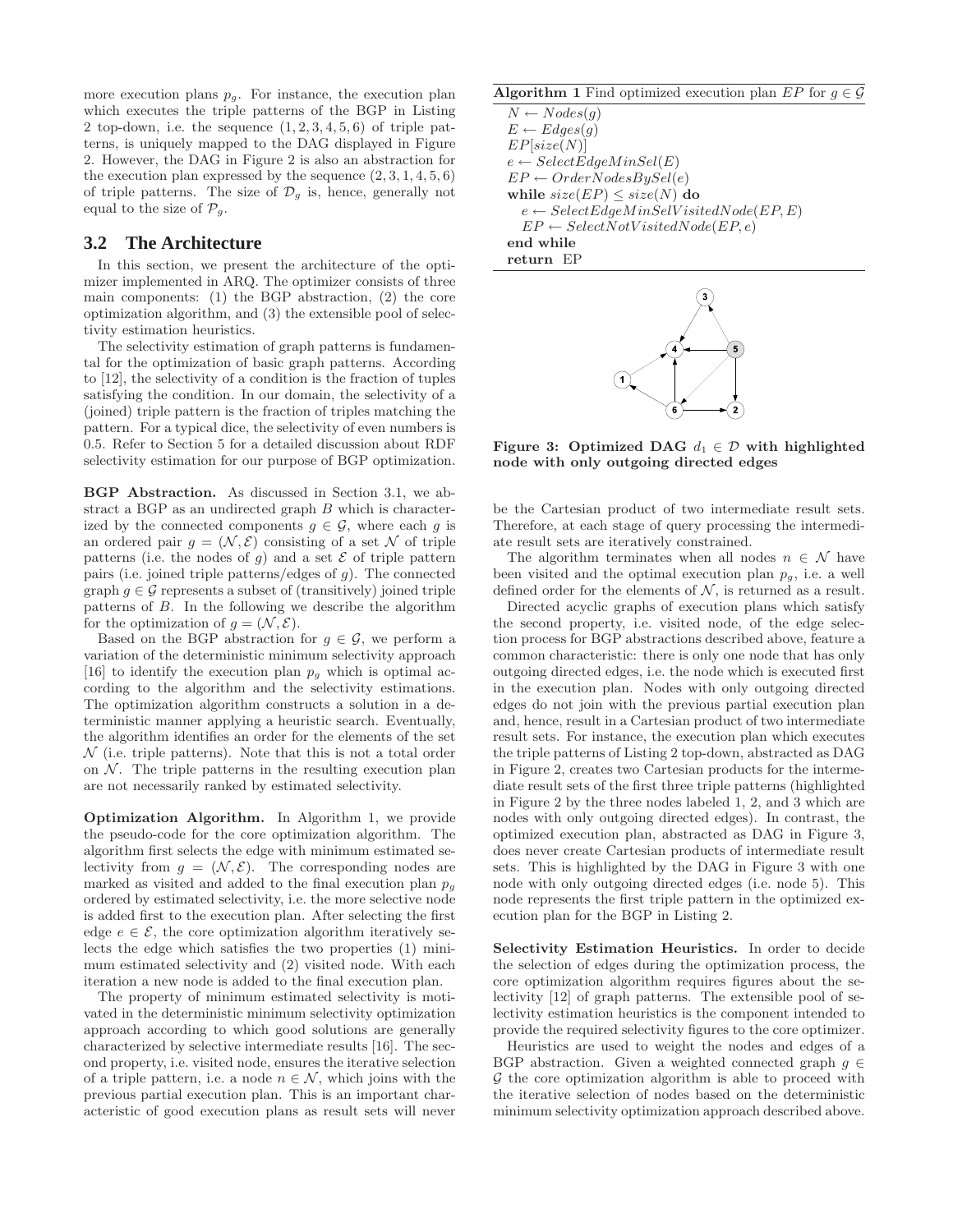# **3.3 Heuristics**

In this section, we present the heuristics implemented and used by the optimizer for the selectivity estimation of graph patterns. We categorize the heuristics according to whether or not they require pre-computed statistics about the RDF data.

Heuristics Without Pre-computed Statistics. The simplest heuristic, ARQ/VC, is called variable counting. For this heuristics, the selectivity of a triple pattern is computed according to the type and number of unbound components and is characterized by the ranking  $sel(S) < sel(O)$  $sel(P)$ , i.e. subjects are more selective than objects and objects more selective than predicates. Whether subjects are more selective than objects (or predicates) effectively depends on the RDF data. In typical RDF datasets, there are more triples matching a predicate than a subject or an object. The distinction between subject and object is more difficult. The ranking we have chosen is clearly a pragmatic choice. The selectivity of a joined triple pattern is computed according to the type and number of joins (either bound or unbound). Bound joins are considered more selective than unbound joins and subject-subject joins are more selective than subject-object or object-object joins. Unusual joins (e.g. subject-predicate) are considered the most selective. Note that the specific choice on how to estimate the selectivity of (joined) triple patterns without any statistics is certainly arguable.

The variable counting predicates heuristic, ARQ/VCP, is very close to ARQ/VC. In fact, the only difference is a default selectivity of 1.0 for triple patterns joined by bound predicates. For certain queries, estimating patterns joined by bound predicates as selective can be a bad choice. For instance, consider the two patterns [?x rdf:type C] and [?y rdf:type D]. Typically, both patterns return a considerable result set and it is generally a bad choice to estimate the pattern as selective. Refer to our evaluation in Section 6 for a practical example where this heuristic has a high impact on query performance (LUBM Query 2).

The graph statistics handler, ARQ/GSH, is the heuristic with the most accurate estimation for the selectivity of triple patterns. However, the selectivity estimation of joined triple patterns is not supported (instead we use ARQ/VC). The high accuracy of this heuristic is enabled by the underlying Jena [5] in-memory graph which enables for certain graph implementations to look-up for exact size information of any triple pattern component. We use such information to compute selectivities. The Jena graph implementation for non-inference in-memory models supports the look-up for the number of triples matching either a subject, a predicate or an object of a triple pattern. Note that, combinations (e.g. subject-predicate) are not supported by the graph implementation. Moreover, Jena graph implementations for inference models currently do not support graph statistics. In absence of a graph statistics handler for the graph the optimizer chooses the default heuristic, ARQ/VC.

Heuristics With Pre-computed Statistics. The probabilistic framework (PF) is a standalone framework for the selectivity estimation of RDF graph patterns (Section 5). It implements selectivity estimation techniques based on statistics about RDF data (Section 4). A wrapper around the PF implements the ARQ/PF heuristic for the optimizer enabling the selectivity estimation of triple patterns and joined triple patterns. Although, the heuristic requires statistics about the RDF data which have to be previously computed, heuristics based on the PF are, in average, the most accurate. Whereas ARQ/GSH only supports non-inference graph models, we can build the statistics required for the PF by computing the summary statistics of an inference model. Moreover, heuristics based on the PF are the most accurate for the selectivity estimation of joined triple patterns as the PF creates customized statistics about joined RDF graph patterns.

Based on the probabilistic framework, we implement another heuristic, called ARQ/PFJ. There are two differences to ARQ/PF. First, the estimated selectivity for joined triple patterns is a function of the estimated join selectivity and the selectivity of the more selective triple pattern involved in the join. This is slightly different to ARQ/PF where the selectivity for joined triple patterns is a function only of the estimated join selectivity. Second, ARQ/PFJ does not consider bound predicates, similar to ARQ/VCP.

The last presented heuristic is called ARQ/PFN and is a variation of ARQ/PF, hence, it is also based on the PF. The primary goal of the PF is to estimate as accurate as possible the selectivity of graph patterns (with one or two triple patterns). Since the estimated selectivity might be lower than the minimum meaningful selectivity for some RDF data (i.e. the selectivity of matching one triple) the probabilistic framework limits the estimated selectivity to this minimum. As limiting the lower bound for the estimated selectivity has a positive effect for the accuracy of the framework, it might have a negative effect for our purpose of optimization. In fact, the estimation error does not affect the performance of the optimizer as long as the order of triple patterns is correct. Hence, although the estimation might be off the boundaries, the performance of the optimizer in ordering triple patterns might be higher. Based on this observation, ARQ/PFN does not limit the lower bound of selectivity estimation (whereas ARQ/PF does). LUBM Query 12 in our evaluation in Section 6 is an example where limiting forces the optimizer to select a wrong order for the triple patterns.

# **4. SUMMARY STATISTICS FOR RDF**

Maintaining summaries for the statistics about the data stored in databases has a long tradition in database technology. Such meta information on the distribution of data is used as an efficient way to estimate cardinalities during query processing for a number of tasks (e.g. static query optimization, result set size estimation). Histograms are typically used to represent the distribution of data [13]. In this section, we describe in detail the statistics required by the probabilistic framework (PF) to estimate the selectivity of (joined) triple patterns.

The need for customized summary statistics of RDF data for the purpose of BGP optimization is motivated by at least the following two arguments. First, our architecture discussed in Section 3 requires selectivity information to weight the nodes  $n \in \mathcal{N}$  (i.e. triple patterns) and edges  $e \in \mathcal{E}$ (i.e. joined triple patterns) for every connected component  $g \in \mathcal{G}$  of the graph G, the abstraction of the BGP B. Second, RDF graph patterns are typically characterized by a large number of joins. The attribute value independence assumption discussed in database literature [13] is perhaps the most difficult challenge also for the cardinality estimation of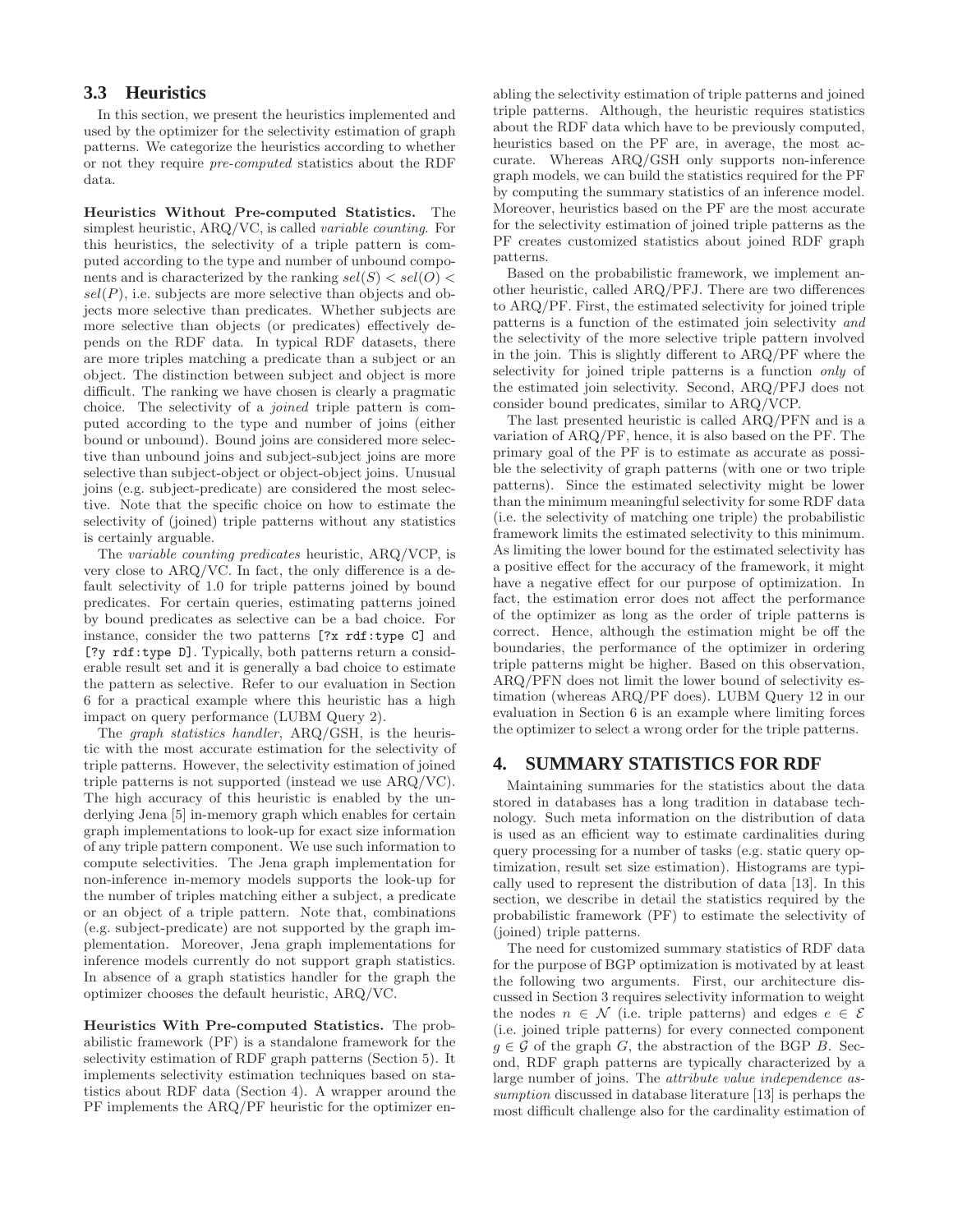RDF graph patterns. Therefore, tailored summaries for the statistics of RDF data are required to accurately estimate the selectivity of graph patterns.

We have chosen a pragmatic solution which is shown to be a reasonable compromise between statistical expressivity, achieved optimizations, and the size of the summary. In the following, we first discuss the required statistics for the selectivity estimation of triple patterns. Afterwards, we focus on the statistics for joined triple patterns.

## **4.1 Triple Pattern Statistics**

Triple pattern components may be bound (i.e. concrete) or unbound (i.e. variable). Thus, we have to consider two dimensions: the first dimension includes the subject, the predicate, and the object of a triple pattern, whereas the second dimension differentiates between bound and unbound components.

The case of unbound components is trivial as they do not affect the required statistics. However, we need to differentiate the case of bound components as they require different statistics. Note that in the following we refer to the number of triples matching a pattern as the size of the pattern. As discussed in Section 5, the size is strongly related to the selectivity. Hence, given an approximation for the size, it will be straightforward to compute the selectivity.

The size of a *bound subject* is approximated as the average number of triples matching a subject, i.e. the average number of triples for an RDF resource. Thus, the total number of triples and the total number of distinct subjects are the statistics required to estimate the size of a bound subject. The size of a bound predicate is the number of triples matching the predicate. We compute the exact statistics for each distinct predicate contained in the summarized RDF data, i.e. the exact number of triples matching a predicate. Finally, the size of a bound object is approximated by means of classical equal-width histograms [12]. For each distinct predicate we compute a histogram to represent the corresponding object-value distribution.<sup>4</sup>

#### **4.2 Joined Triple Pattern Statistics**

Schema ontologies provide useful information about the relations of classes and properties of vocabularies used in RDF data.

For our purpose, we especially look at rdf:Property instances which are related together because of a matching rdfs:Class instance for their domain or range. For instance, a property  $p_1$  with domain C and a property  $p_2$  with domain  $C$  are related because they both define the same class  $C$  as domain. We take into account not only matching domains but also domain and range or only ranges.

Given two related properties  $p_1$ ,  $p_2$  and their join relation (relation type), i.e. whether they define the same class  $C$  for their domains, domain/range, range/domain or both ranges, we compute the size of the corresponding BGP as the result set size of a SPARQL query. For instance, for  $p_1$  and  $p_2$  with a relation type SS (i.e. the two properties define the same class C for their domains), the corresponding BGP might be described by the two triple patterns  $[?x \ p_1 \ ?y]$  and  $[?x$  $p_2$  ?**z**]. The returned size is used as an upper bound for the size of any BGP involving the two properties  $p_1$  and  $p_2$  with join relationship SS.

In real world queries, joined triple patterns do not always have unbound subjects and objects. For instance, the BGP B with the two triple patterns [?x  $p_1$  C] and [?x  $p_2$  ?y] (where C is a bound object) is potentially more selective than the BGP  $B'$  with the patterns [?x  $p_1$  ?y] and [?x  $p_2$ ?z]. Though, the summary supports accurate size information only for the BGP  $B'$ . In order to consider the object restriction for  $B$ , the size of  $B$  is a function of the upper bound size (i.e. the size of  $B'$ ) and the size of the restricted object (which is a look-up in the histogram of  $p_1$  for  $C$ ).

Often the schema of an ontology is not available, which makes it impossible to get the required insights on related properties. For this reason, we create a full summary of all combinations of distinct predicates defined in the summarized RDF data. Certainly, a schema would greatly reduce the summary size because related predicates are explicitly defined. However, in absence of the schema, it would not be possible to create the summary.<sup>5</sup>

## **4.3 Summary Features**

Summarizing statistics for RDF data is a process which is performed separately from and prior to query execution. Thus, statistics are, generally, not computed during query evaluation. The size of the summary, i.e. the required memory space, is most influenced by the number of distinct predicates as they characterize the number of histograms and joined patterns indexed in the summary. As long as the number of distinct predicates is constant, a growing RDF dataset does not affect the size of the summary. A growing RDF dataset does, however, affect the figures representing the statistics in the summary. The size of the summary is typically of multiple orders of magnitude smaller than the size of the RDF dataset. We represent the summary in RDF and typically serialize it as RDF/XML [2].

Gathering the statistics on joined triple patterns (Section 4.2) is the most expensive task in the process of summary computation. The number of entries in the summary is a quadratic function of the number of distinct predicates, more precisely  $f(n) = 4n^2$ , where *n* is the number of distinct predicates. For instance, for an ontology with 14 distinct predicates, the summary for joined triple patterns is of size 784.

In real world settings, ontologies often have more than just 10 or 20 distinct predicates. For this reason, we allow specific configurations (i.e. manual intervention) to potentially improve the performance. The summary can be computed either with full support for both triple pattern and joined triple pattern selectivity estimation or with partial support for selectivity estimation of triple patterns only. Building the statistics to support triple pattern selectivity estimation is, compared to the full summary, much faster. However, it is a trade-off between time and accuracy as the accuracy of joined triple pattern selectivity estimation will be lower with a partial summary. Further, the summary supports a property exclusion list. Thus, we can specify a set of properties

<sup>4</sup>For practical reasons, we use the hash code of the lexical form of objects. Hence, we create histograms of integer values which allow comfortable computation of histogram class sizes as well as upper and lower bound of histograms and histogram classes. Certainly, a data type specific implementation would support selectivity estimation for ranges which is particularly interesting for the selectivity estimation of SPARQL variables constrained by the FILTER operator.

<sup>5</sup>A trivial optimization would be to consider the schema if it is available and consider all predicate combinations if the schema is unavailable.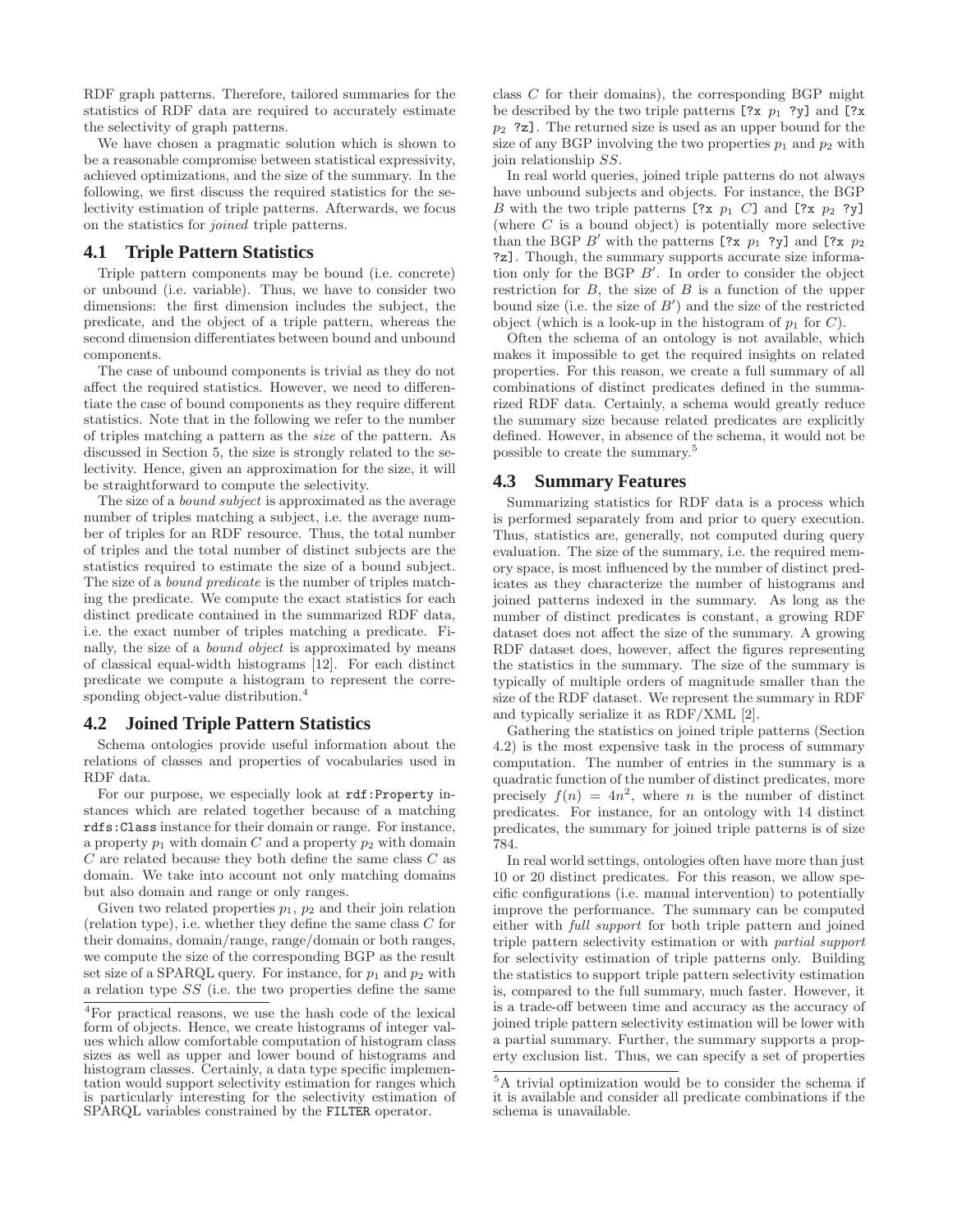which are ignored during the process. This is useful especially in environments where the query patterns are known. The technique may potentially significantly reduce the time required to built the summary without loss of accuracy for the specific queries. Finally, we support random sampling of RDF data. Given a set of triple statements  $T$  and a sampling percentage, the sampling technique randomly selects triple statements from  $T$  to create a new set of statements of the size according to the given sampling percentage. This new set will be used to compute the statistics. Sampling is potentially useful for large RDF datasets at the cost, however, of a loss of accuracy. Note that it is not our intention to comprehensively analyze sampling techniques for RDF data in this paper.

# **5. RDF SELECTIVITY ESTIMATION**

In this section we describe the framework for RDF selectivity estimation. The probabilistic framework (PF) is intended to provide selectivity information for (joined) triple patterns of basic graph patterns.

The framework builds on top of the summary statistics for RDF data discussed in Section 4 and implements a simple interface that provides two methods: one for the selectivity estimation of triple patterns and one for the selectivity estimation of joined triple patterns. Heuristics based on the probabilistic framework (Section 3.3) implement wrappers around these two methods and, hence, provide selectivity information for the optimization of basic graph patterns.

The selectivity of a pattern is strongly related to its probability. Both the selectivity and the probability accept real values of the interval  $[0, 1]$ . Selective patterns, e.g.  $[\texttt{ex:s}]$ ex:p ex:o], have a selectivity value that approaches the lower bound of the interval, i.e. 0. Selective patterns have a low probability to match triples in some RDF dataset. On the contrary, unselective patterns, e.g. [?s ?p ?o], have a selectivity value that approaches the upper bound of the interval, i.e. 1. Unselective patterns have a high probability to match triples in some RDF dataset. This definition is valid for both triple patterns and joined triple patterns. Note that this might be in contrast with the definition for selectivity in other parts of the literature, in which the selectivity is the inverse of the probability.

# **5.1 Triple Pattern Selectivity**

The selectivity of a triple pattern is estimated by the formula  $\text{sel}(t) = \text{sel}(s) \times \text{sel}(p) \times \text{sel}(o)$  where  $\text{sel}(t)$  denotes the selectivity for the triple pattern t,  $sel(s)$  the selectivity for the subject s,  $sel(p)$  the selectivity for the predicate p, and  $sel(o)$  the selectivity for the object o. The (estimated) selectivity is a real value in the interval [0, 1] and corresponds to the (estimated) number of triples matching a pattern, i.e. the size (Section 4), normalized by the total number of triples in the RDF dataset. Note that this formulation only approximates  $\text{sel}(t)$  as it implicitly assumes that  $sel(s)$ ,  $sel(p)$ , and  $sel(o)$  are statistically independent, which they will not be in most cases.

The selectivity of unbound triple pattern components, i.e. the selectivity of a variable subject, predicate, or object, is generally 1.0 as an unbound component essentially matches every triple in the dataset.

In the following, we discuss the selectivity of bound components. The selectivity of a bound subject is estimated by the formula  $\text{sel}(s) = \frac{1}{R}$  where R denotes the total number

of resources in the RDF dataset.<sup>6</sup> Note that the estimated selectivity for a bound subject is constant in our model.

The selectivity of a bound predicate is computed by the formula  $sel(p) = \frac{T_p}{T}$  where  $T_p$  is the number of triples matching predicate  $p$  and  $T$  is the total number of triples in the RDF dataset. Note that, as discussed in Section 4, the summary provides exact figures for  $T_p$  and T. Therefore, the selectivity of  $p$  is exact and not an estimation.

The selectivity of a bound object is estimated by the formula

$$
sel(o) = \begin{cases} sel(p, o_c), & \text{if p is bound;} \\ \sum_{p_i \in \mathbb{P}} sel(p_i, o_c), & \text{otherwise.} \end{cases}
$$
 (1)

where the pair  $(p, o_c)$  represents the class of the histogram for predicate p in which object o falls, and  $sel(p, o_c)$  =  $\frac{h_c(p, o_c)}{T_p}$  denotes the frequency of class  $(p, o_c)$  normalized by the number of triples matching predicate  $p$ . If the predicate is unbound, the histogram of each predicate is considered for the object selectivity estimation, i.e. the selectivity of the object is the sum of  $sel(p_i, o_c)$  for each predicate  $p_i \in \mathbb{P}$ in the summary.

# **5.2 Joined Triple Pattern Selectivity**

The selectivity estimation of joined triple patterns is supported by the summary described in Section 4.2. The summary provides upper bound sizes for related predicates with unbound subjects and objects, where size denotes the result set size of a joined triple pattern. Given the upper bound size  $S_P$  for a joined triple pattern P, the selectivity of P is estimated as

$$
sel(P) = \frac{S_P}{T^2} \tag{2}
$$

where  $T^2$  denotes the square of the total number of triples in the RDF dataset. The square of the total number of triples equals the size of the Cartesian product of two triple patterns with pairwise distinct unbound components.

The selectivity computed by Equation 2 is corrected by a specific factor for joined triple patterns with bound subjects or objects. This factor is a function of the selectivities for the bound components (subject and object) of the triple patterns. For instance, if the pattern  $P$  is joined over the subjects by a variable and the first triple pattern has a bound object O, i.e. P contains the triple pattern [?x  $p_1$  O] and [?x  $p_2$  ?y], the selectivity of P is estimated as

$$
sel(P) = \frac{S_P}{T^2} \times sel(p_1, o_c)
$$
\n(3)

where  $\text{sel}(p_1, o_c)$  is the object selectivity of the first triple pattern in  $P$  (Equation 1).

# **6. EVALUATION**

In this section, we present the results of our evaluation based on the Lehigh University Benchmark (LUBM) [6]. The LUBM features an OWL ontology for the university domain, enables scaling of datasets to an arbitrary size, and

 $6$ Note that this is in accordance with the description in Section 4.1. In fact,  $sel(s) = \frac{\frac{T}{R}}{T} = \frac{T}{R} \times \frac{1}{T} = \frac{1}{R}$ , where T denotes the total number of triples.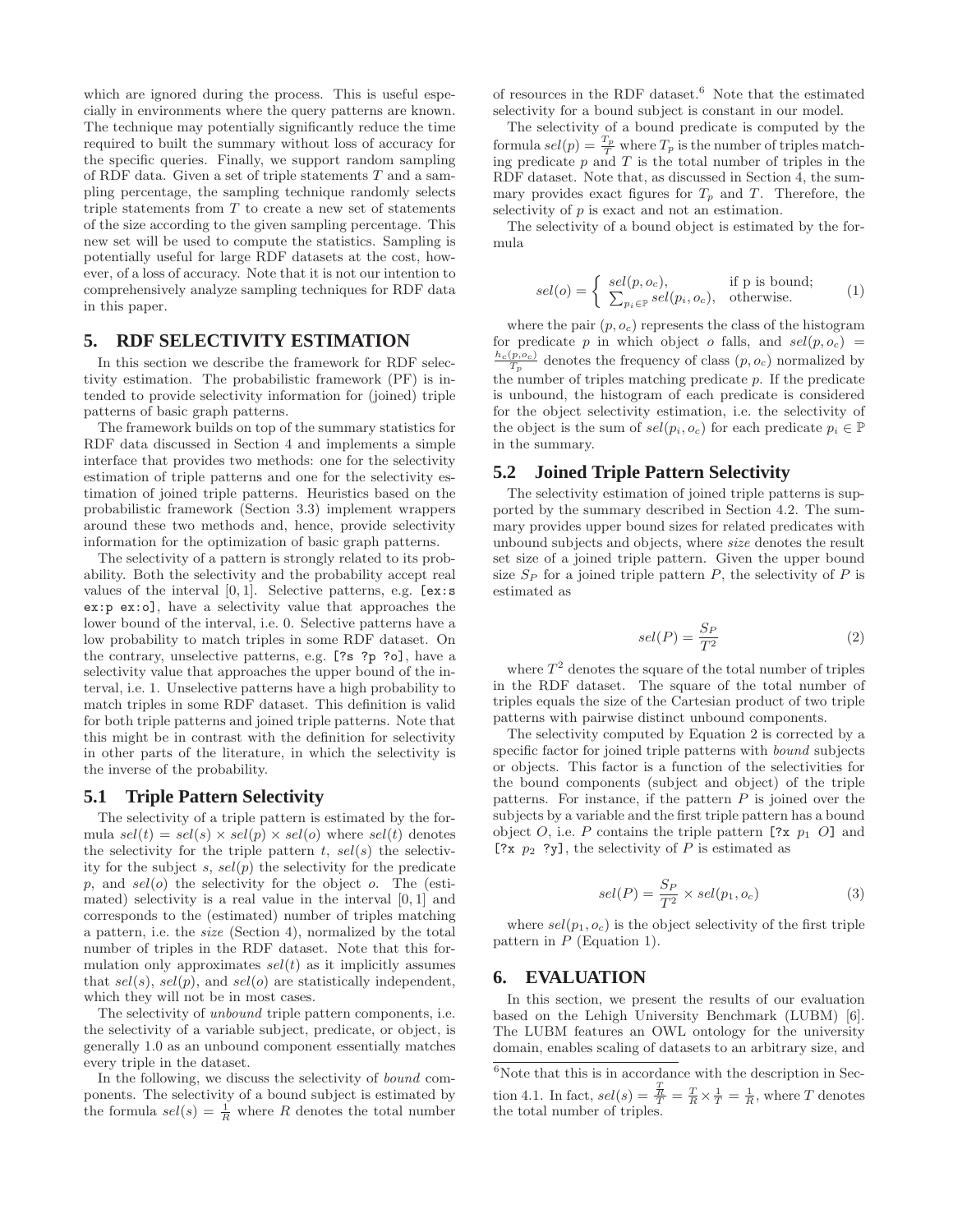

Figure 4: LUBM Query Performance

provides 14 extensional queries. Our evaluations are performed on a dataset containing the description of a single university (the LUBM University0) and the OWL-DL entailed statements. The total number of triples on which we perform the evaluations is 156,407.

First, we evaluate the query performance for the 14 LUBM queries using ARQ and the optimizer with the heuristics discussed in this paper (Section 3.3). Second, we evaluate the performance of the optimizer using summaries for the statistics of sampled LUBM datasets where samples are created by randomly selecting statements from the full dataset. Finally, in our third evaluation we explore the execution plan space of the 14 queries and identify the position that ARQ and the optimization heuristics occupy within this space. This allows us to investigate whether or not our heuristics are able to find the best execution plan for the queries. Moreover, we can compute an average distance (in execution plans) from the best performing plan for each heuristic and the 14 LUBM queries.

We align the performance of ARQ with disabled optimizer (ARQ/OFF) as a reference for the performance of the heuristics implemented by the ARQ optimizer. All evaluations are performed on a Red Hat Linux empowered AMD  $\overline{\text{Opteron}}^{\text{TM}}$ dual core machine with 8GB main memory.

## **6.1 Query Performance**

The query performance evaluation for the LUBM is summarized in Figure 4. The LUBM specifies some queries that are more interesting for the purpose of BGP optimization than others. Some queries define a BGP with a substantial number of triple patterns and joins between them, e.g. Queries 2 and 9. Others are more simple and contain just one triple pattern, e.g. Queries 6 and 14, or two triple patterns, e.g. Queries 1, 3, 5, 10, 11, and 13. Hence, it is not surprising that for certain queries no optimization is achieved at all.

Figure 4 summarizes the query performance for 4 queries of the LUBM. On one dimension we show the LUBM queries. The second dimension shows the absolute values for the query performance in milliseconds on a logarithmic scale. The figure compares the performance for ARQ with disabled optimizer (ARQ/OFF) and ARQ with the heuristics discussed in Section 3.3, i.e. the variable counting (AR-Q/VC), the variable counting (no) predicates (ARQ/VCP), the graph statistics handler (ARQ/GSH), the probabilistic framework (ARQ/PF), the probabilistic framework without limit for the lower bound of selectivity estimation (AR-Q/PFN) and, finally, the heuristic based on the probabilistic framework with a different selectivity estimation for joined triple patterns (ARQ/PFJ).

Query 1 is similar to our example query in Listing 1 as it defines a BGP with two triple patterns. A simple rearrangement for the two triple patterns leads to a performance improvement of one order of magnitude.

Query 2 is interesting for multiple reasons. First, the achieved optimization is of four orders of magnitude for the heuristics based on the probabilistic framework. Second, the explicit low selectivity (1.0, i.e. unselective) of triple patterns joined by bound predicates used for ARQ/VCP avoids to first execute the three triple patterns with bound  $\texttt{rdf:type}$ predicates. In fact, the three triple patterns create a huge intermediate result set which is only subsequently constrained. In contrast, ARQ/GSH does estimate the first three triple patterns of the BGP as selective and, hence, executes them first in query evaluation. This results in a poor query performance although ARQ/GSH has precise selectivity information for the components of triple patterns. Of course, we can think of a heuristic that combines ARQ/GSH and ARQ/VCP which would most likely perform better than ARQ/VCP. Note that the fact that ARQ/GSH and AR-Q/VC build Cartesian products for intermediate result sets is not in contrast with the discussion in Section 3.1. If the BGP graph abstraction would not define a join for bound predicates, the algorithm would guarantee to not choose execution plans with Cartesian products as intermediate result sets. It was a design choice to define a join for every bound or unbound pair of triple pattern components to be as general as possible. In future, we might choose to ignore bound predicate joins directly in the BGP abstraction process. Finally, some words about ARQ/PF and ARQ/PFJ: the former executes the two triple patterns with empty joined result set first in the query (triple pattern 5 and 6 of LUBM Query 2). The problem is that the computation of this join is more expensive than the overall join computations for the execution plan selected by ARQ/PFJ. In fact, the first triple pattern executed by ARQ/PF matches 2414 triples, whereas the second triple pattern matches 463 triples. Although combined the result set is empty and, hence, the final result set is identified after executing the second triple pattern, the cost of executing the first join is more expensive than the total cost of three joins required to evaluate the execution plan selected by ARQ/PFJ. Note that the first triple pattern executed by ARQ/PFJ matches only 15 triples. Although, this small result set is joined another two times to get the final empty result set, it is, overall, less expensive.

The considerations for Query 9 are similar to Query 2. The achieved optimizations are of five orders of magnitude for the best performing heuristics. Again, we note that AR-Q/VCP performs optimally without requiring any statistics. Clearly, it is crucial to avoid the execution of the three triple patterns with bound rdf:type predicates first in query evaluation. The rationale is the same as for Query 2.

Query 12 is also worth a couple of words. Whereas for all other queries ARQ/PF shows a similar performance as the other heuristics based on the probabilistic framework, for Query 12 ARQ/PF clearly selects a wrong ordering of the triple patterns. This is caused by the explicit limit of the lower bound for selectivity estimation in ARQ/PF. In fact, two triple patterns of the BGP in Query 12 are estimated with the same (lowest) selectivity by ARQ/PF. By not limiting the estimation to the lowest meaningful selectiv-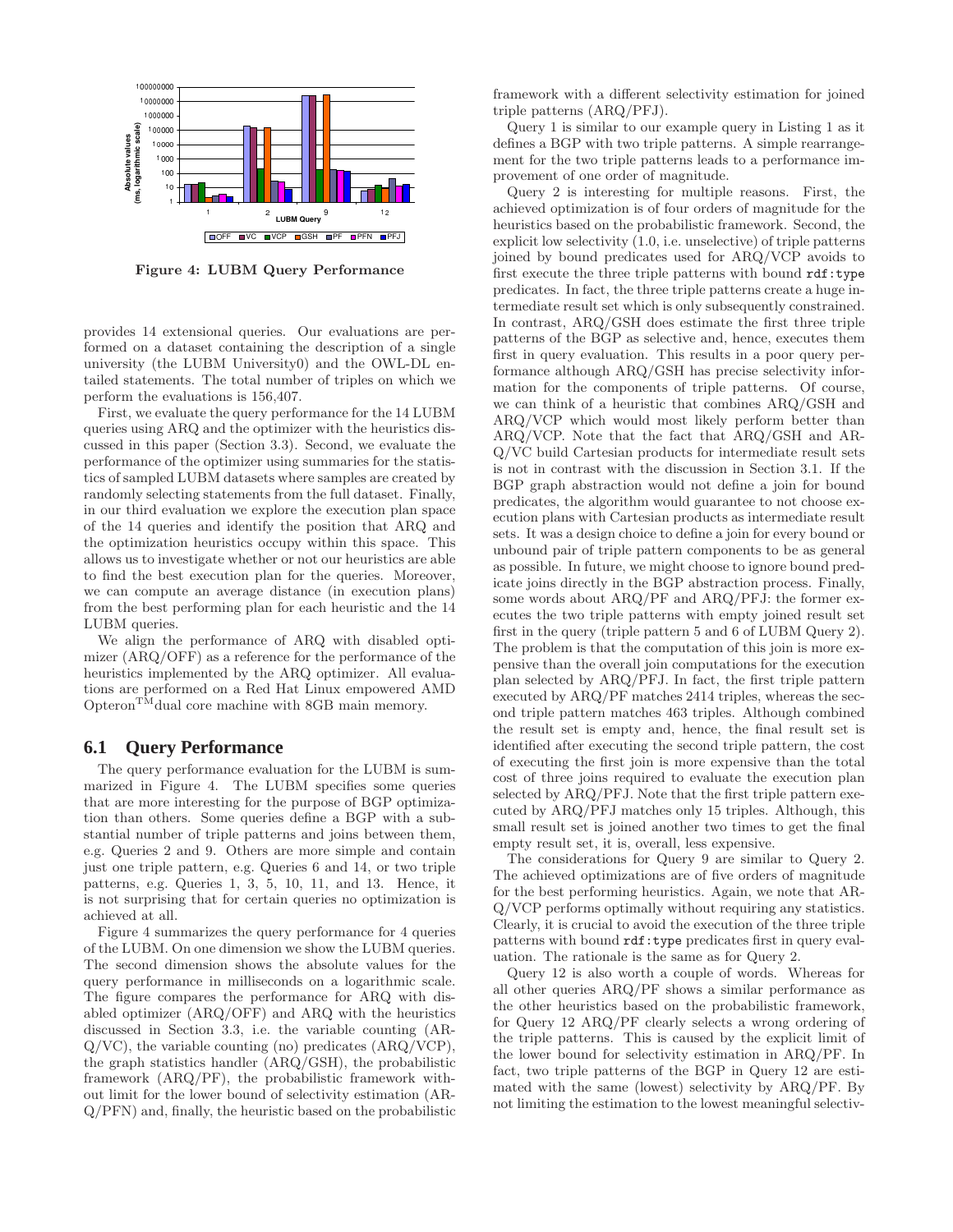

Figure 5: LUBM Sampling Performance



Figure 6: Plan Space for the LUBM query 2

ity (ARQ/PFN) the optimizer identifies a better ordering. Whereas the accuracy of the estimation is higher for AR-Q/PF compared to ARQ/PFN, for the purpose of ordering triple patterns the limitation to the lowest meaningful selectivity is, in this case, better avoided.

#### **6.2 Sampling Performance**

The sampling performance evaluation for the LUBM is summarized in Figure 5. We use a random selection of statements from the original dataset to create three subsets containing respectively  $0.1\%$ ,  $1\%$ , and  $10\%$  of the triples contained in the original dataset. We create the summary statistics for each sample and use them for query evaluation with the ARQ/PF heuristic. Generally, we can state that the summaries for the 0.1% sample are accurate enough to significantly improve query performance. Being more accurate, summaries of larger samples further improve the query performance, however, in most cases this improvement is not as significant as the improvement achieved by the 0.1% summary. Note that the LUBM is a synthetic RDF dataset which may bias the evaluation based on samples.

The main advantage of summaries for samples is the time required to create them. The time required to create the summary for the 0.1% sample is approximately 13 seconds while the time required to create the summary for the entire dataset is approximately 1,764 seconds (∼30 minutes).

Figure 5 summarizes the query performance for a subset of interesting LUBM queries. For Query 1, the summary of the 0.1% sample is clearly enough accurate to correctly reorder the simple BGP consisting of two triple patterns. Query 2 is an example where more accurate information is required to capture the peculiarity of the BGP, i.e. that the two last triple patterns together have an empty intermediate result set. A summary of 10% of the original dataset is accurate

| Query | Min    | Max          | ARQ/PFJ |
|-------|--------|--------------|---------|
|       | 1.88   | 1,532,992.17 | 1.95    |
|       | 1.59   | 218.59       | 1.61    |
|       | 1.36   | 98,474.56    | 1.36    |
| 8     | 115.56 | 30,382.56    | 116.09  |
| 12    | 2.74   | 61.84        | 10.66   |

Table 1: The best, the worst, and the ARQ/PFJ execution plan performance for the LUBM queries with at least three triple patterns (in milliseconds)

enough to optimize the query. Query 4 is an example where sampling worsens the performance compared to the original BGP, for the 0.1% sample. As we select the statements randomly, the resulting inaccurate statistics entice the optimizer to select a bad execution plan for the BGP. Finally, Query 9 is similar to Query 2 with the difference that the summary of the 0.1% sample is already enough accurate to optimize the query.

# **6.3 Exploring the Execution Plan Space**

In this section, we evaluate the query performance for each execution plan in the plan space of each of the 14 LUBM queries. The evaluation allows us to identify the position of the execution plans selected by the different heuristics in the plan space of each query. Moreover, it enables to identify the best and worst execution plan, and to compute the performance interval between the two boundaries. Further, we can calculate the average distance from the best performing execution plan for each heuristic.

Following the discussion in Section 3.1, the BGP of the LUBM Query 2 is abstracted as a set  $\mathcal{G} = \{g_1\}$  with a single connected graph  $g_1$ . The size of  $g_1$  is the number of triple patterns, i.e. 6. The size of the execution plan space is, therefore,  $6! = 720$ . Figure 6 shows the query execution performance for a subset of the 720 queries (execution plans) in the execution plan space of the LUBM Query 2. We highlight the execution plans which reflect the plans selected by ARQ and the optimization heuristics.

In Table 1, we list the query performance of the best and worst execution plan and the performance of ARQ/PFJ for the LUBM queries with at least three triple patterns. The table shows that our best performing heuristic is very close to the best performing execution plan in the space of the listed LUBM queries. Note that the plan space evaluation for the LUBM Query 9 had to be terminated after over two weeks and could not be completed.

Finally, Figure 7 shows the distance of ARQ with disabled optimizer (ARQ/OFF) and each optimization heuristic to the best performing execution plan normalized by the size of the plan space, averaged over the 14 LUBM queries. While ARQ with disabled optimizer (ARQ/OFF) has a normalized average distance of 0.68 from the best plan, the best performing heuristic (ARQ/PFJ) has a normalized average distance of 0.023 from the best execution plan and is, hence, very close to the best performing execution plans.

The evaluation shows that although the best performing heuristic is not always able to find the best performing execution plan, it is, however, able to identify an execution plan that, essentially, performs in average equally to the optimal execution plan.